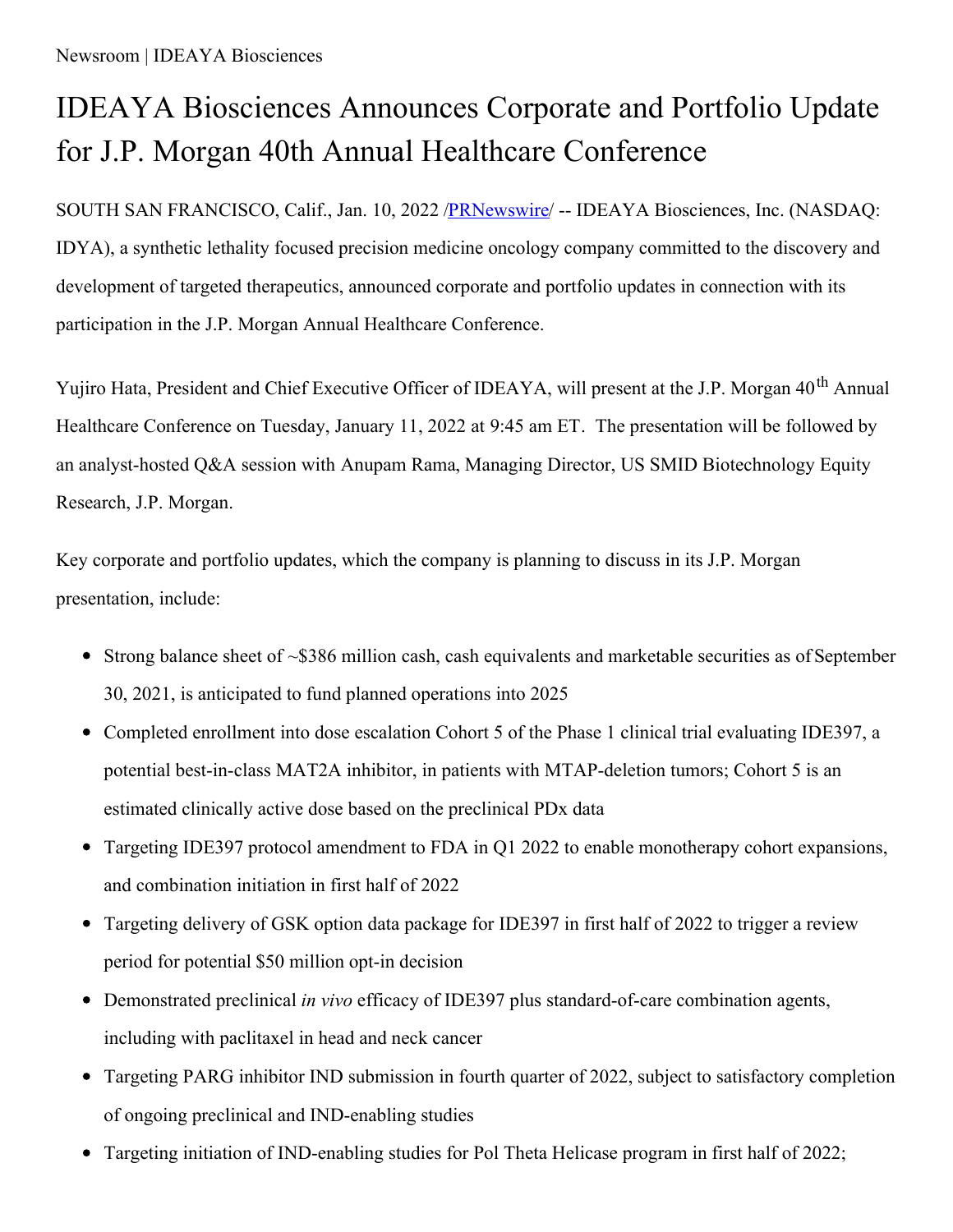potential \$20 million aggregate GSK milestone payments for preclinical to early Phase 1

- $\bullet$ Observed Werner Helicase inhibitor *in vivo* efficacy with approximately 100% tumor growth inhibition; targeting Werner Helicase development candidate nomination in 2023
- Enrolling into Phase 2 clinical trial evaluating darovasertib and crizotinib clinical combination in Metastatic Uveal Melanoma; targeting update of clinical data and regulatory guidance on potential registrational clinical trial in first half 2022
- Evaluating potential indication expansion for darovasertib into additional MET-driven tumors, such as hepatocellular carcinoma (HCC) and non-small cell lung cancer (NSCLC)

A live audio webcast of IDEAYA's J.P. Morgan presentation will be available, as permitted by conference host, at the "Investors/News and Events/Investor Calendar" section of the IDEAYA website at [https://ir.ideayabio.com/events](https://c212.net/c/link/?t=0&l=en&o=3407125-1&h=2492116396&u=https%3A%2F%2Fir.ideayabio.com%2Fevents&a=https%3A%2F%2Fir.ideayabio.com%2Fevents). A replay of available webcasts will be accessible for 30 days following the live event.

IDEAYA's updated corporate presentation is available on its website, at the Investor Relations page: [https://ir.ideayabio.com/](https://c212.net/c/link/?t=0&l=en&o=3407125-1&h=1328254007&u=https%3A%2F%2Fir.ideayabio.com%2F&a=https%3A%2F%2Fir.ideayabio.com%2F).

## **About IDEAYA Biosciences**

IDEAYA is a synthetic lethality-focused precision medicine oncology company committed to the discovery and development of targeted therapeutics for patient populations selected using molecular diagnostics. IDEAYA's approach integrates capabilities in identifying and validating translational biomarkers with drug discovery to select patient populations most likely to benefit from its targeted therapies. IDEAYA is applying its early research and drug discovery capabilities to synthetic lethality – which represents an emerging class of precision medicine targets.

 $\frac{1}{2}$ 

## **Forward-Looking Statements**

This press release contains forward-looking statements, including, but not limited to, statements related to (i) participation in and/or presentation at certain investor relations events, (ii) the extent to which IDEAYA's